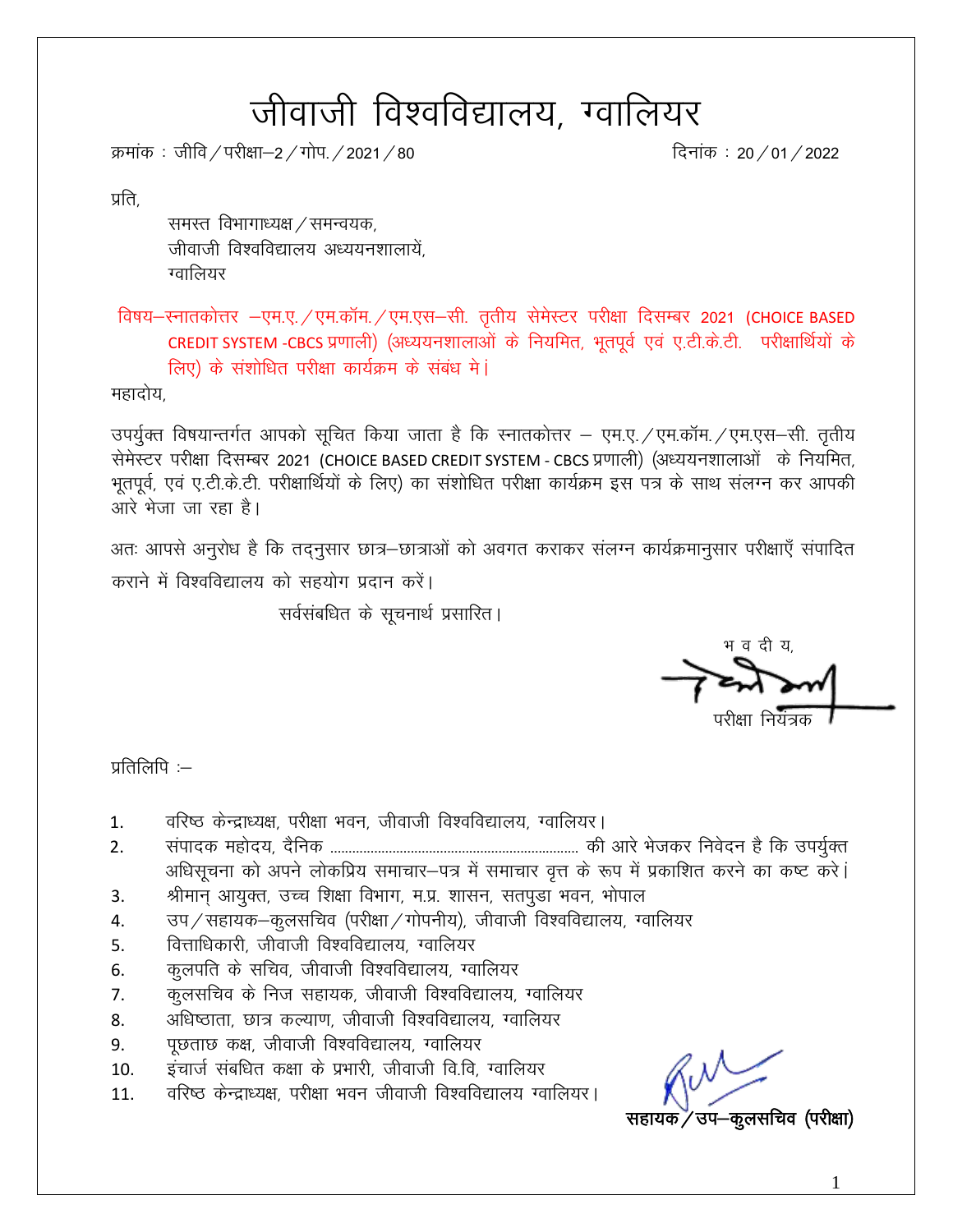# **J I W A J I U N I V E R S I T Y, G W A L I O R**

**REVISED TIME TABLE OF M.A./M.COM./M.SC. THIRD SEMESTER EXAM DEC. 2021**

#### **(CHOICE BASED CREDIT SYSTEM-CBCS)**

**(For SOS - Regular/ATKT & Ex-Students)**

**Exam Centre : Pariksha Bhawan, Jiwaji University, Gwalior**

# **Time : 02.00 PM to 05.00 PM**

|  |  |  | M.A. (HINDI) Third Semester |
|--|--|--|-----------------------------|
|--|--|--|-----------------------------|

(For SOS/ – ATKT-Student Only)

| Date             | Day           | Paper Code | <b>Subject Name</b>                |
|------------------|---------------|------------|------------------------------------|
| 28-01-2022       | Friday        | Paper-301  | आधुनिक हिन्दी काव्य और उसका इतिहास |
| 31-01-2022       | <b>Monday</b> | Paper-302  | भाषा विज्ञान एवं हिन्दी भाषा       |
| $02 - 02 - 2022$ | Wednesday     | Paper-303  | हिन्दी साहित्य का इतिहास           |
| 04-02-2022       | Friday        | Paper-304  | <u>'</u> प्रयोजन मूलक हिन्दी       |

**M.A. (English) Third Semester** (For SOS/ – Regular/ATKT/ Ex-student Only)

| Date       | Day           | <b>Paper Code</b> | <b>Subject Name</b>                     |
|------------|---------------|-------------------|-----------------------------------------|
| 28-01-2022 | Friday        | Paper-301         | <b>CRITICAL THEORY</b>                  |
| 31-01-2022 | <b>Monday</b> | Paper-302         | <b>ENGLISH LANGUAGE</b>                 |
| 02-02-2022 | Wednesday     |                   | Paper-303 (A) INDIAN WRITING IN ENGLISH |
| 04-02-2022 | Friday        |                   | Paper-304 (A) AMERICAN LITERATURE       |

#### **M.A. (Sanskrit) Third Semester** (For SOS/ – Regular/ATKT/Ex-student Only)

| Date             | Day           | Paper Code | <b>Subject Name</b>                |
|------------------|---------------|------------|------------------------------------|
| 28-01-2022       | Friday        | Paper-301  | साहित्य<br>शास्त्र                 |
| 31-01-2022       | <b>Monday</b> | Paper-302  | वाह्रमय एवं आधुनिक विश्व<br>सस्कृत |
| $02 - 02 - 2022$ | Wednesday     | Paper-303  | काव्यशास्त्र                       |
| 04-02-2022       | Friday        | Paper-304  | नाट्यशास्त्र                       |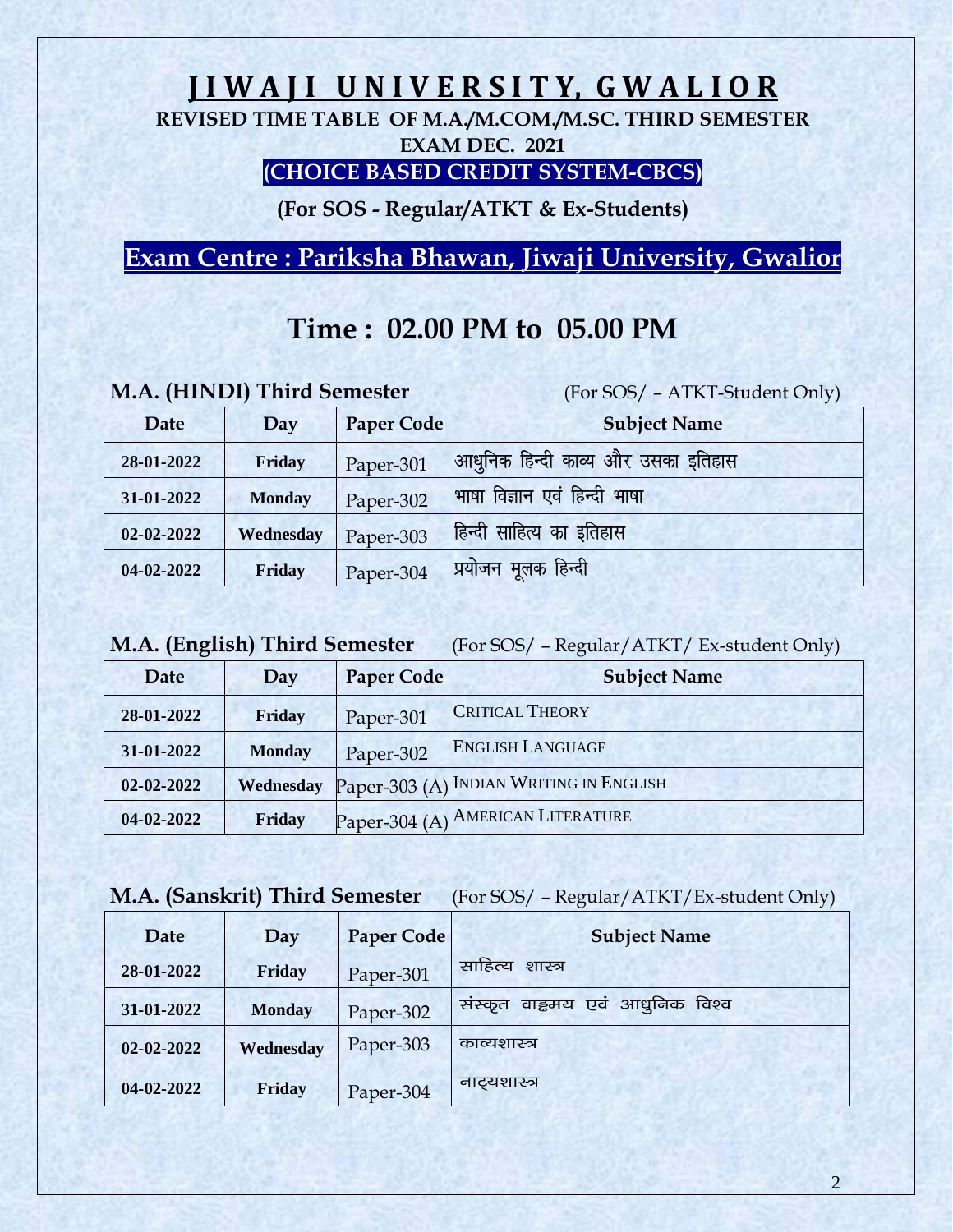| Date       | Day           | <b>Paper Code</b> | <b>Subject Name</b>                                                           |
|------------|---------------|-------------------|-------------------------------------------------------------------------------|
| 28-01-2022 | Friday        | Paper-301         | POLITICAL PHILOSOPHY III : MODERN INDIAN<br>POLITICAL THOUGHT                 |
| 31-01-2022 | <b>Monday</b> | Paper-302         | INDIAN POLITICS III: STATE POLITICS IN INDIA.                                 |
| 02-02-2022 | Wednesday     | Paper-303         | <b>GANDHIAN POLITICAL PHILOSOPHY AND ACTION</b>                               |
|            |               |                   | ** OPTIONAL PAPER**                                                           |
| 04-02-2022 | Friday        | Paper-304 $(A)$   | PANCHAYATI RAJ & RURAL DEVELOPMENT<br>ADMINISTRATION WITH DUE REFERENCE TO MP |
|            |               | Paper-304 $(B)$   | <b>ADMINISTRATIVE THINKERS</b>                                                |

### **M.A. (Political Science) Third Semester (For SOS/ – Regular/ATKT/Ex-student Only)**

### **M.A. (Economics) Third Semester (For SOS/ – Regular/ATKT/Ex-student Only)**

| Date       | Day           | <b>Paper Code</b> | <b>Subject Name</b>                        |
|------------|---------------|-------------------|--------------------------------------------|
| 28-01-2022 | Friday        | Paper-301         | <b>ECONOMICS OF GROWTH AND DEVELOPMENT</b> |
| 31-01-2022 | <b>Monday</b> | Paper-302         | <b>ECONOMICS OF INDUSTRIES</b>             |
| 02-02-2022 | Wednesday     | <b>PAPER-303</b>  | <b>ENVIRONMENTAL ECONOMICS</b>             |
| 04-02-2022 | Friday        | Paper-304 $(I)$   | <b>AGRICULTURE ECONOMICS - I</b>           |

### **M.A. (History) Third Semester**

| Date             | Day           | <b>Paper Code</b> | <b>Subject Name</b>                                                             |
|------------------|---------------|-------------------|---------------------------------------------------------------------------------|
| 28-01-2022       | Friday        | Paper-301         | 20 <sup>TH</sup> CENTURY WORLD (1900 TO 1945 AD)                                |
| 31-01-2022       | <b>Monday</b> | Paper-302         | HISTORY OF MODERN INDIA (1858 TO 1917 AD)                                       |
| $02 - 02 - 2022$ | Wednesday     | Paper-303         | <b>ELECTIVE GENERIC - CULTURAL HISTORY OF</b><br>MODERN INDIA (1740 TO 1858 AD) |
| 04-02-2022       |               | Paper-304 $(A)$   | HISTORY OF INDIA FROM 6 <sup>TH</sup> CENT. B.C. TO 650<br>$AD-I$               |
|                  | Friday        | Paper-304 $(B)$   | HISTORY OF MEDIEVAL INDIA (1526 TO 1605 AD)<br>$-I$                             |
|                  |               | Paper-304 $(C)$   | HISTORY OF MODERN INDIA(1917 TO 1947 AD) - I                                    |
|                  |               | Paper-304 $(D)$   | HISTORY OF MODERN INDIA(1805 TO 1857 AD)-I                                      |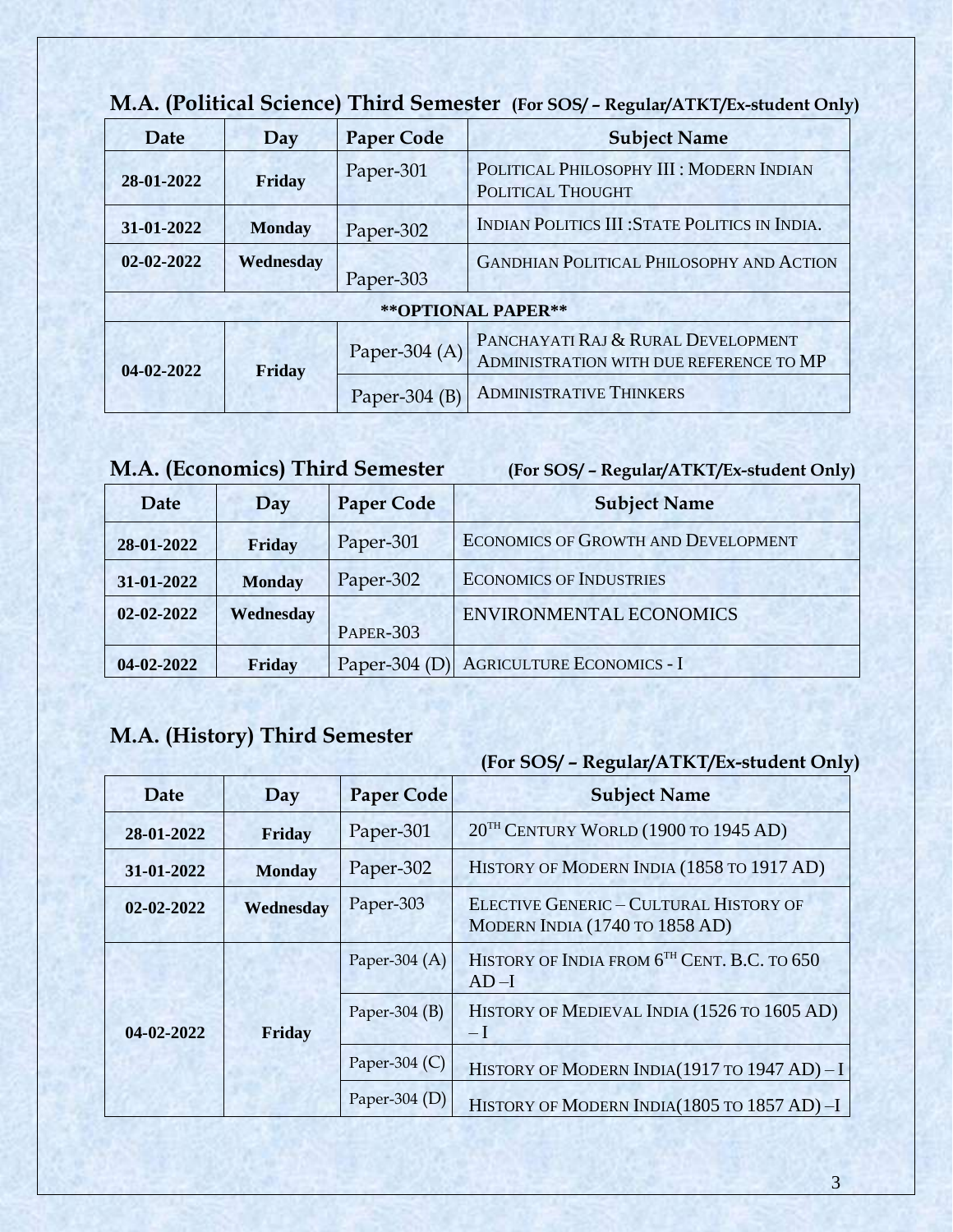| <b>NI.A. (Tyourvigyan) Third Semester</b> (For SOS) – Regular/ATKT/Ex-student Only |               |                   |                         |
|------------------------------------------------------------------------------------|---------------|-------------------|-------------------------|
| Date                                                                               | Day           | <b>Paper Code</b> | <b>Subject Name</b>     |
| 28-01-2022                                                                         | Friday        | Paper-301         | ज्योतिष-द्वितीय<br>होरा |
| 31-01-2022                                                                         | <b>Monday</b> | Paper-302         | संहिता<br>विज्ञान       |
| 02-02-2022                                                                         | Wednesday     | Paper-303         | मेडीकल एस्ट्रोलॉजी      |
| 04-02-2022                                                                         | Friday        | Paper-304         | वाणिज्य ज्योतिष         |

### **M.A. (Jyotirvigyan) Third Semester** (For SOS/ – Regular/ATKT/Ex-student Only)

### **M.A. (Yoga) Third Semester** (For SOS/ – Regular/ATKT/ Ex-student Only)

| Date       | Day           | Paper Code      | <b>Subject Name</b>                        |
|------------|---------------|-----------------|--------------------------------------------|
| 28-01-2022 | Friday        | <b>MAYG 301</b> | Yoga and Health                            |
| 31-01-2022 | <b>Monday</b> | <b>MAYG 302</b> | <b>Research Methodology and Statistics</b> |
| 02-02-2022 | Wednesday     | <b>MAYG 303</b> | General Psychology                         |
| 04-02-2022 | Friday        | <b>MAYG 304</b> | <b>Indian Philosophy</b>                   |

# **M.A. (A.I.H.C. & Archeology) Third Semester**

|                  |               |                   | (For SOS/ - Regular/ATKT/Ex-student Only)             |
|------------------|---------------|-------------------|-------------------------------------------------------|
| Date             | Day           | <b>Paper Code</b> | <b>Subject Name</b>                                   |
| 28-01-2022       | Friday        | Paper-301         | PREHISTORIC INDIA                                     |
| 31-01-2022       | <b>Monday</b> | Paper-302         | PRINCIPLES AND METHODS OF FIELD<br><b>ARCHAEOLOGY</b> |
| 02-02-2022       | Wednesday     | Paper-303         | HISTORY OF STUPA AND ROCK CUT ARCHITECTURE            |
| 04-02-2022       | Friday        | Paper-304         | HISTORY OF INDIAN SCULPTURES AND PAINTINGS            |
| $07 - 02 - 2022$ | <b>Monday</b> | Paper-305         | <b>SCIENCE AND TECHNOLOGY IN ANCIENT INDIA</b>        |

# **M.A. (Public Administration) Third Semester**

| Date                | Day           | <b>Paper Code</b> | <b>Subject Name</b>                  |
|---------------------|---------------|-------------------|--------------------------------------|
| 28-01-2022          | Friday        | Paper-301         | PUBLIC ADMINISTRATION IN INDIA       |
| 31-01-2022          | <b>Monday</b> | Paper-302         | <b>ADMINISTRATIVE THOUGHT</b>        |
| 02-02-2022          | Wednesday     | Paper-303 $(A)$   | <b>SOCIAL WELFARE ADMINISTRATION</b> |
| ** OPTIONAL PAPER** |               |                   |                                      |
| 04-02-2022          | Friday        | Paper-304 $(A)$   | RURAL DEVELOPMENT ADMINISTRATION     |
|                     |               | Paper- $304(B)$   | HUMAN RESOURCE MANAGEMENT            |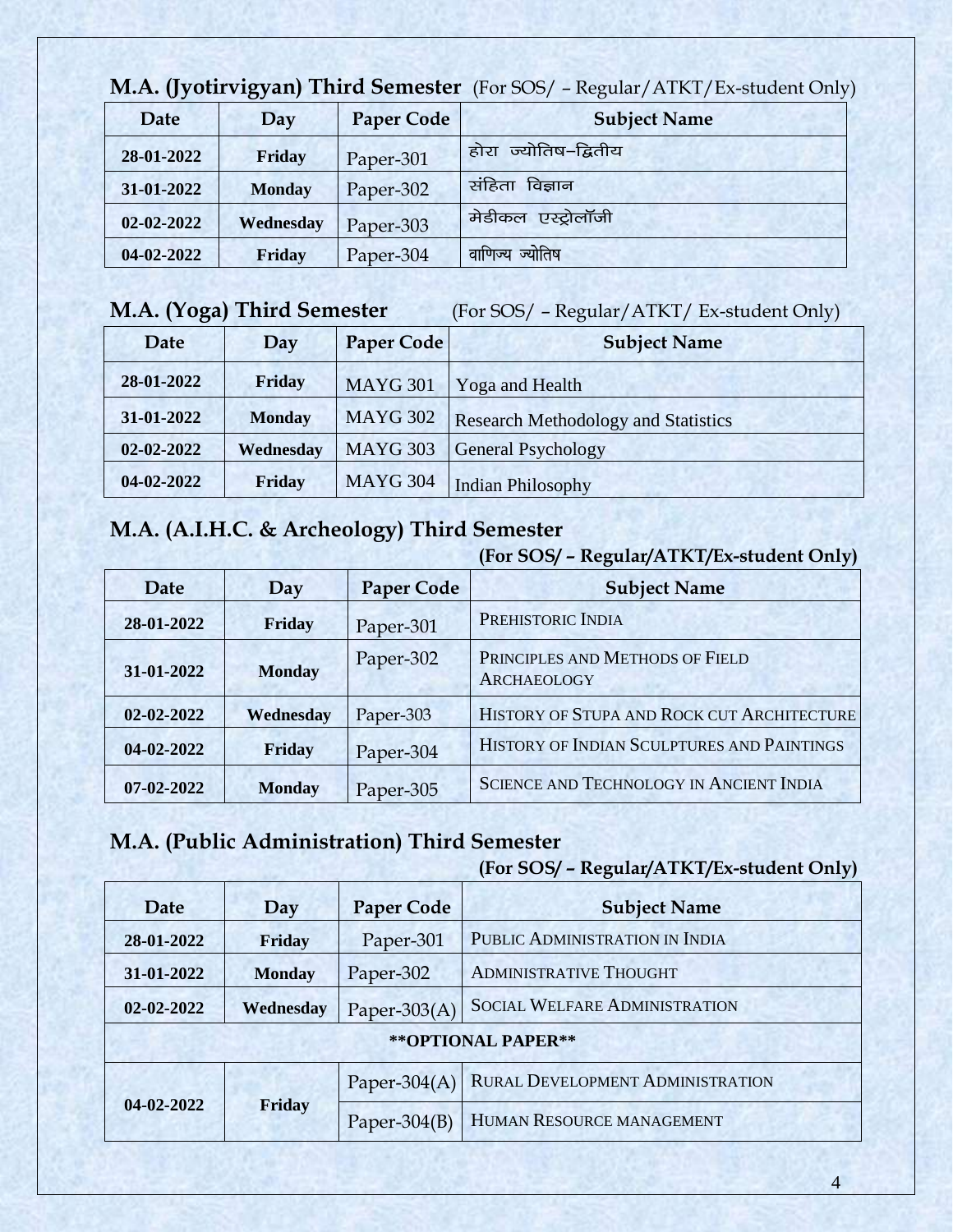### **M.Com. (Third Semester)**

**(For SOS/ – Regular/ATKT/Ex-student Only)** 

| Date             | Day           | <b>Paper Code</b> | <b>Subject Name</b>                |
|------------------|---------------|-------------------|------------------------------------|
| 28-01-2022       | Friday        | Paper-301         | <b>MARKETING MANAGEMENT</b>        |
| 31-01-2022       | <b>Monday</b> | Paper-302         | <b>INDIAN FINANCIAL SYSTEM</b>     |
| $02 - 02 - 2022$ | Wednesday     | Paper-303 $(B)$   | <b>CONSUMER BEHAVIOR</b>           |
| 04-02-2022       | <b>Friday</b> | Paper-304 $(D)$   | <b>INCOME TAX LAW AND PRACTICE</b> |
| 07-02-2022       | <b>Monday</b> | Paper-304 $(D)$   | <b>PUBLIC FINANCE</b>              |

# **M.Sc. (Mathematics) Third Semester**

|                  |               |                   | (For SOS/ - Regular/ ATKT/Ex-student Only)                      |
|------------------|---------------|-------------------|-----------------------------------------------------------------|
| Date             | Day           | <b>Paper Code</b> | <b>Subject Name</b>                                             |
| 28-01-2022       | Friday        | Paper-301         | <b>FUNCTIONAL ANALYSIS</b>                                      |
| 31-01-2022       | <b>Monday</b> | Paper-302         | <b>INTEGRAL EQUATIONS AND BOUNDARY VALUE</b><br><b>PROBLEMS</b> |
| $02 - 02 - 2022$ | Wednesday     | Paper-303         | <b>OPERATIONS RESEARCH</b>                                      |
| 04-02-2022       |               | Paper-304         | <b>MATHEMATICAL BIOLOGY</b>                                     |
|                  | Friday        | Paper-304         | <b>ADVANCED NUMERICAL METHODS</b>                               |

# **M.Sc. (Botany) Third Semester**

| <b>Date</b> | Day           | <b>Paper Code</b> | <b>Subject Name</b>                                                                |
|-------------|---------------|-------------------|------------------------------------------------------------------------------------|
| 28-01-2022  | Friday        | Paper-301         | ANGIOSPERM MORPHOLOGY & TAXONOMY                                                   |
| 31-01-2022  | <b>Monday</b> | Paper-302         | ECOLOGY-II SYNECOLOGY, ECOSYSTEMATOLOGY &<br>PHYTOGEOGRAPHY                        |
| 02-02-2022  | Wednesday     | Paper-303         | PLANT BIOTECHNOLOGY: IN VITRO CULTURE,<br><b>GENETIC ENGINEERING AND IPR ISSUE</b> |
| 04-02-2022  | Friday        | Paper-304 $(A)$   | ETHNOBOTANY AND ISOLATION OF NATURAL<br><b>PRODUCTS</b>                            |
|             |               | Paper- $304(B)$   | POLLUTION ECOLOGY                                                                  |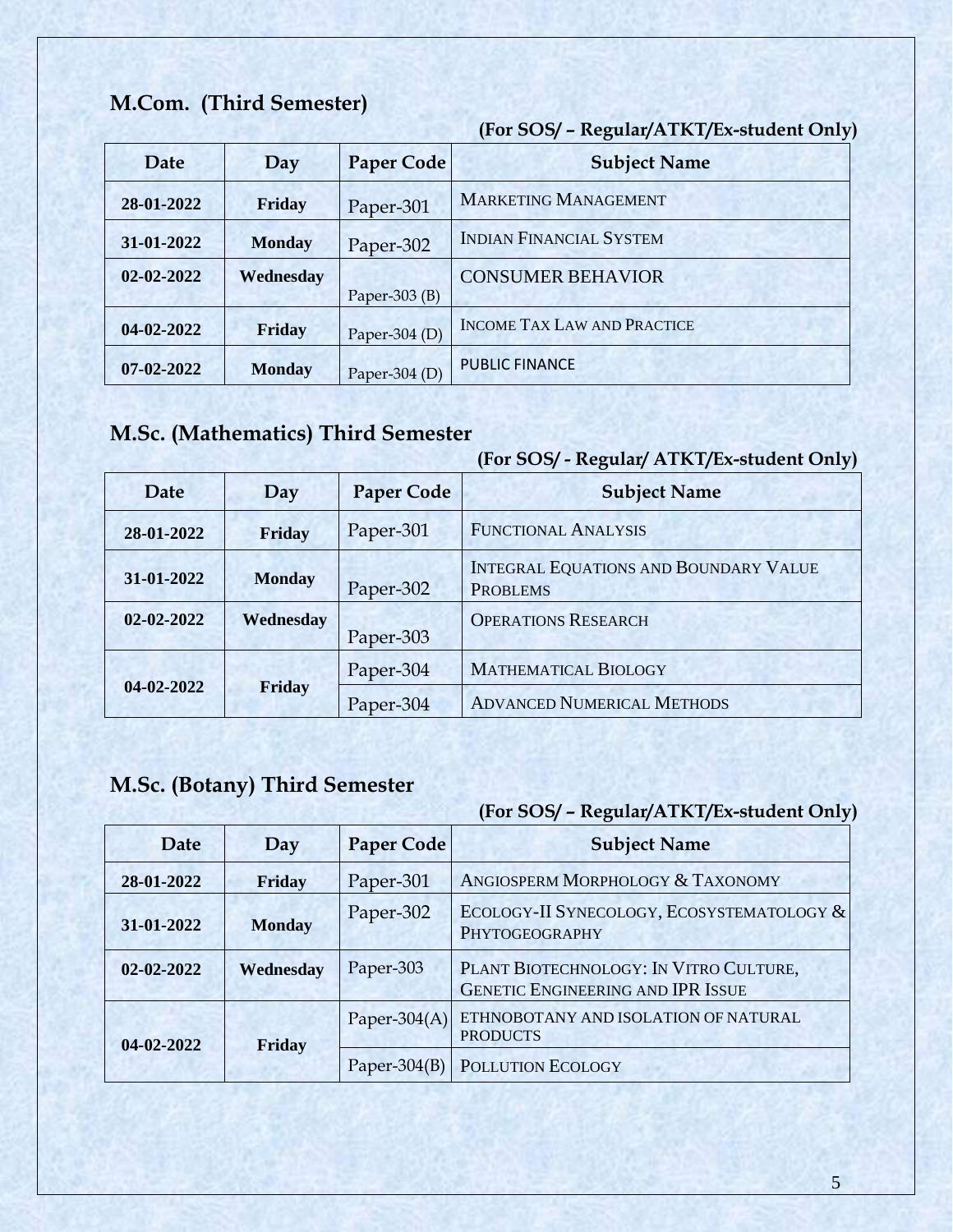### **M.Sc. (Chemistry) Third Semester**

**(For SOS/ – Regular/ATKT/Ex-student Only)** 

| Date       | Day           | <b>Paper Code</b> | <b>Subject Name</b>                                         |
|------------|---------------|-------------------|-------------------------------------------------------------|
| 28-01-2022 | Friday        | Paper-301         | <b>APPLICATION OF SPECTROSCOPY (INORGANIC</b><br>CHEMISTRY) |
| 31-01-2022 | <b>Monday</b> | Paper-302         | PHOTO CHEMISTRY                                             |
| 02-02-2022 | Wednesday     | Paper-303         | <b>ANALYTICAL CHEMISTRY</b>                                 |
| 04-02-2022 | Friday        | Paper-304         | <b>MEDICINAL CHEMISTRY</b>                                  |

# **M.Sc. (Industrial Chemistry) Third Semester (Fine & Pharma)**

### **(For SOS/ – Regular/ATKT/Ex-student Only)**

| Date             | Day           | <b>Paper Code</b> | <b>Subject Name</b>           |
|------------------|---------------|-------------------|-------------------------------|
| 28-01-2022       | Friday        | Paper-301         | <b>SPECTROSCOPY</b>           |
| 31-01-2022       | <b>Monday</b> | Paper-302         | ORGANIC CHEMISTRY             |
| $02 - 02 - 2022$ | Wednesday     | Paper-303 (A)     | <b>POLYMER SCIENCE-II</b>     |
|                  |               | Paper- $303(B)$   | <b>MEDICINAL CHEMISTRY-II</b> |
| 04-02-2022       | Friday        | Paper-304 $(A)$   | PESTICIDES CHEMISTRY          |
|                  |               | Paper-304 $(B)$   | <b>PHARMACEUTICS</b>          |

### **M.Sc. (Biotechnology) Third Semester**

| Date             | Day           | <b>Paper Code</b> | <b>Subject Name</b>                                              |
|------------------|---------------|-------------------|------------------------------------------------------------------|
| 28-01-2022       | Friday        | Paper-301         | <b>BIOPROCESS ENGINEERING AND MICROBIAL</b><br><b>TECHNOLOGY</b> |
| 31-01-2022       | <b>Monday</b> | Paper-302         | <b>GENETIC ENGINEERING</b>                                       |
| $02 - 02 - 2022$ | Wednesday     |                   | Paper-303(A) BIOSTATISTICS AND BIOINFORMATICS                    |
| 04-02-2022       | Friday        |                   | Paper-304(A) PLANT BIOTECHNOLOGY                                 |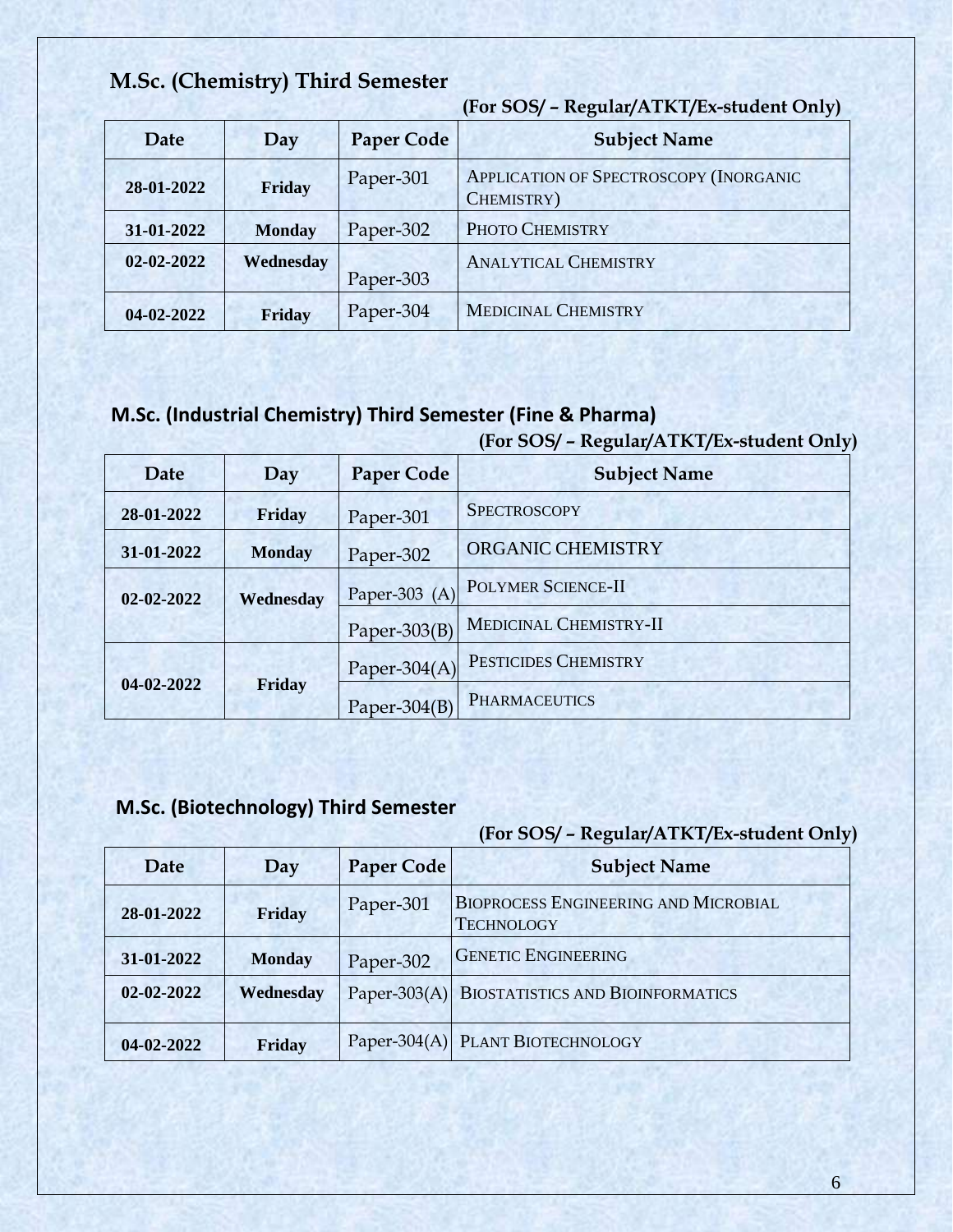### **M.Sc. (Microbiology) Third Semester**

|            |               |                   | $\frac{1}{2}$ = 0.00 $\frac{1}{2}$ = 0.000 $\frac{1}{2}$ = 0.000 $\frac{1}{2}$ = 0.000 $\frac{1}{2}$ = 0.000 $\frac{1}{2}$ = 0.000 $\frac{1}{2}$ = 0.000 $\frac{1}{2}$ = 0.000 $\frac{1}{2}$ = 0.000 $\frac{1}{2}$ = 0.000 $\frac{1}{2}$ = 0.000 $\frac{1}{2}$ = 0.000 $\frac{1}{$ |
|------------|---------------|-------------------|------------------------------------------------------------------------------------------------------------------------------------------------------------------------------------------------------------------------------------------------------------------------------------|
| Date       | Day           | <b>Paper Code</b> | <b>Subject Name</b>                                                                                                                                                                                                                                                                |
| 28-01-2022 | Friday        | Paper-301         | MEDICAL AND PHARMACEUTICAL MICROBIOLOGY                                                                                                                                                                                                                                            |
| 31-01-2022 | <b>Monday</b> | Paper-302         | FERMENTATION AND MICROBIAL TECHNOLOGY                                                                                                                                                                                                                                              |
| 02-02-2022 | Wednesday     | Paper-303         | RECOMBINANT DNA TECHNOLOGY                                                                                                                                                                                                                                                         |
| 04-02-2022 | Friday        | Paper-304         | <b>ENVIRONMENTAL MICROBIOLOGY</b>                                                                                                                                                                                                                                                  |

#### **(For SOS/ – Regular/ATKT/Ex-student Only)**

### **M.Sc. (Computer Science) Third Semester**

#### **(For SOS/ – Regular/ATKT/Ex-student Only)**

| Date             | Day           | <b>Paper Code</b> | <b>Subject Name</b>                     |
|------------------|---------------|-------------------|-----------------------------------------|
| 28-01-2022       | Friday        | Paper-301         | <b>THEORY OF COMPUTATION</b>            |
| 31-01-2022       | <b>Monday</b> | Paper-302         | OBJECT ORIENTED PROGRAMMING WITH JAVA   |
| $02 - 02 - 2022$ | Wednesday     | Paper-303         | <b>TECHNIQUES OF OPERATION RESEARCH</b> |
| 04-02-2022       | Friday        | Paper-305         | <b>MODELLING AND SIMULATIONS</b>        |
|                  |               | Paper-306         | PROGRAMMING IN HTML, CSS & PHP          |
| $07 - 02 - 2022$ | <b>Monday</b> | Paper-307         | <b>ARTIFICIAL INTELLIGENCE</b>          |

### **M.Sc. (Food Technology) Third Semester**

| Date             | Day           | <b>Paper Code</b> | <b>Subject Name</b>                                               |
|------------------|---------------|-------------------|-------------------------------------------------------------------|
| 28-01-2022       | Friday        | Paper-301         | PROCESSING OF CEREALS, LEGUMES, OILSEED AND<br><b>SUGAR CROPS</b> |
| 31-01-2022       | <b>Monday</b> | Paper-302         | <b>DAIRY TECHNOLOGY</b>                                           |
| $02 - 02 - 2022$ | Wednesday     | Paper-303         | MEAT, FISH AND POULTRY PRODUCTS                                   |
| 04-02-2022       | Friday        | Paper-304         | FOOD ADDITIVES, SPICE AND FLAVOR TECHNOLOGY                       |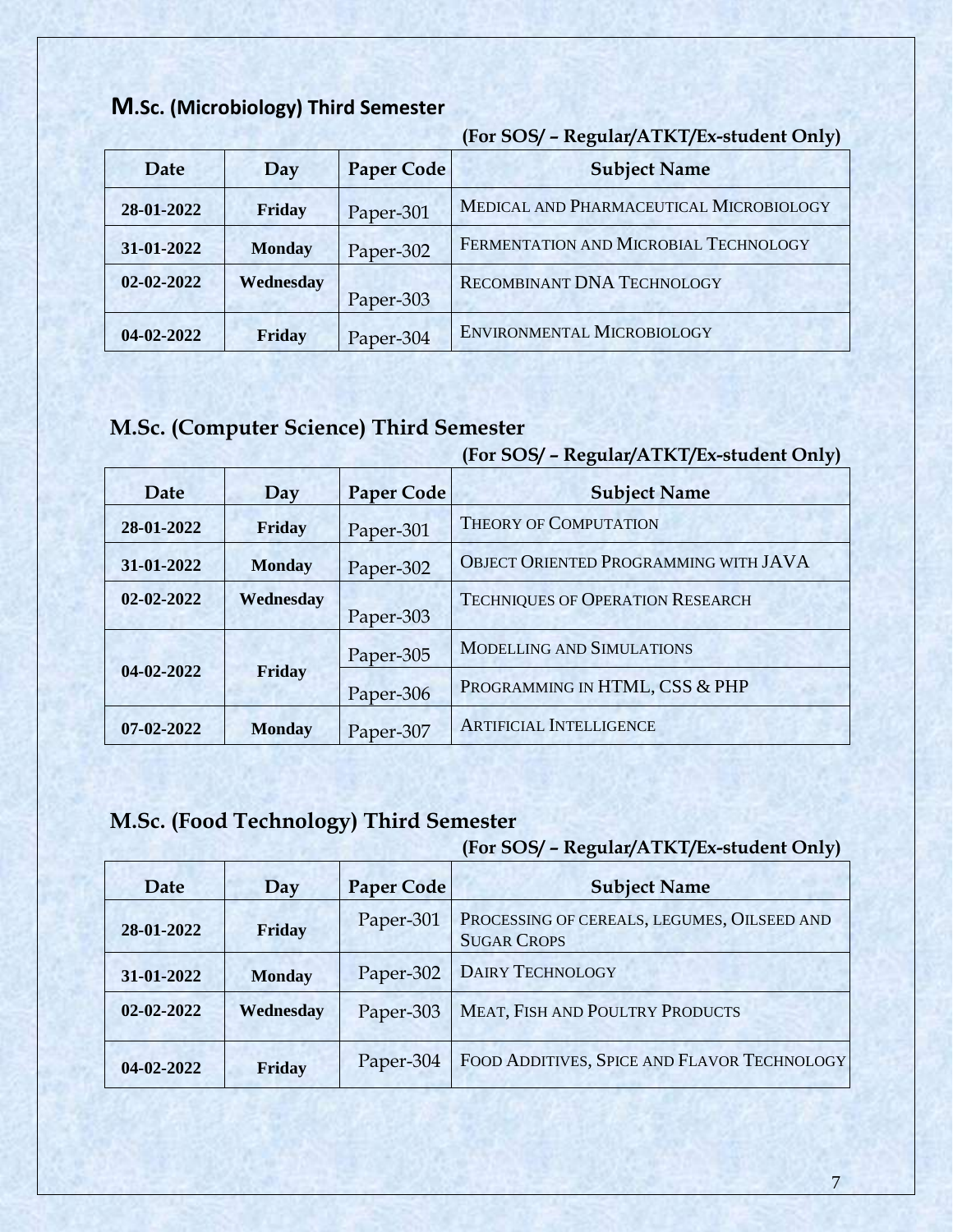### **M.Sc. (Environmental Science) Third Semester**

|                  |               |                   | $(101 \, 909)$ – Regular/TTRT/LA-student Only                    |
|------------------|---------------|-------------------|------------------------------------------------------------------|
| Date             | Day           | <b>Paper Code</b> | <b>Subject Name</b>                                              |
| 28-01-2022       | Friday        | Paper-301         | BIOTECHNOLOGY TOXICOLOGY & ENVI. MNGT.                           |
| 31-01-2022       | <b>Monday</b> | Paper-302         | ENVIRONMENTAL ADMINISTRATION LAW AND JUDICIAL<br><b>ATTITUDE</b> |
| $02 - 02 - 2022$ | Wednesday     | Paper-303         | REMOTE SENSING IN ENVIRONMENTAL SCIECNE                          |
| 04-02-2022       | Friday        | Paper-304         | <b>ENVIRONMENTAL ECONOMICS</b>                                   |

#### **(For SOS/ – Regular/ATKT/Ex-student Only)**

### **M.Sc. (Pharmaceutical Chemistry) Third Sem.**

#### **(For SOS/ – Regular/ATKT/Ex-student Only)**

| Date             | Day           | Paper Code | <b>Subject Name</b>                                             |
|------------------|---------------|------------|-----------------------------------------------------------------|
| 28-01-2022       | Friday        | Paper-301  | <b>MEDICINAL CHEMISTRY</b>                                      |
| 31-01-2022       | <b>Monday</b> | Paper-302  | PRINCIPLES OF PHARMACOLOGY                                      |
| $02 - 02 - 2022$ | Wednesday     | Paper-303  | PRINCIPLES OF DRUG DEVELOPMENT                                  |
| 04-02-2022       | Friday        | Paper-304  | ADVANCED INSTRUMENTAL METHODS &<br>PHARMACEUTICAL BIOTECHNOLOGY |

**M.Sc. (ICA) Third Sem. (For SOS/ – Regular/ ATKT/Ex-student Only)** 

| Date       | Day           | <b>Paper Code</b> | <b>Subject Name</b>                                          |
|------------|---------------|-------------------|--------------------------------------------------------------|
| 28-01-2022 | Friday        | Paper-301         | <b>INDUSTRIAL ANALYSIS-I</b>                                 |
| 31-01-2022 | <b>Monday</b> | Paper-301         | <b>MEDICINAL CHEMISTRY</b>                                   |
| 02-02-2022 | Wednesday     | Paper-302         | TOTAL QUALITY MANAGEMENT & ISO 9000                          |
| 04-02-2022 | Friday        | Paper-303         | <b>INDUSTRIAL ANALYSIS-II</b>                                |
| 07-02-2022 | <b>Monday</b> | Paper-304         | ADVANCED INSTRUMENTAL METHODS OF<br><b>CHEMICAL ANALYSIS</b> |

### **M.Sc. (Environmental Chemistry) Third Sem.**

| Date       | Day           | <b>Paper Code</b> | <b>Subject Name</b>                                                  |
|------------|---------------|-------------------|----------------------------------------------------------------------|
| 28-01-2022 | Friday        | Paper-301         | INDUSTRIAL WASTE AND WATER TREATMENT                                 |
| 31-01-2022 | <b>Monday</b> | Paper-302         | ENVIRONMENTAL TOXICOLOGY & ENVIRONMENTAL<br><b>IMPACT ASSESSMENT</b> |
| 02-02-2022 | Wednesday     | Paper-303         | ENERGY AND ENVIRONMENTAL GEOCHEMISTRY                                |
| 04-02-2022 | Friday        | Paper-304         | <b>ATMOSPHERIC CHEMISTRY</b>                                         |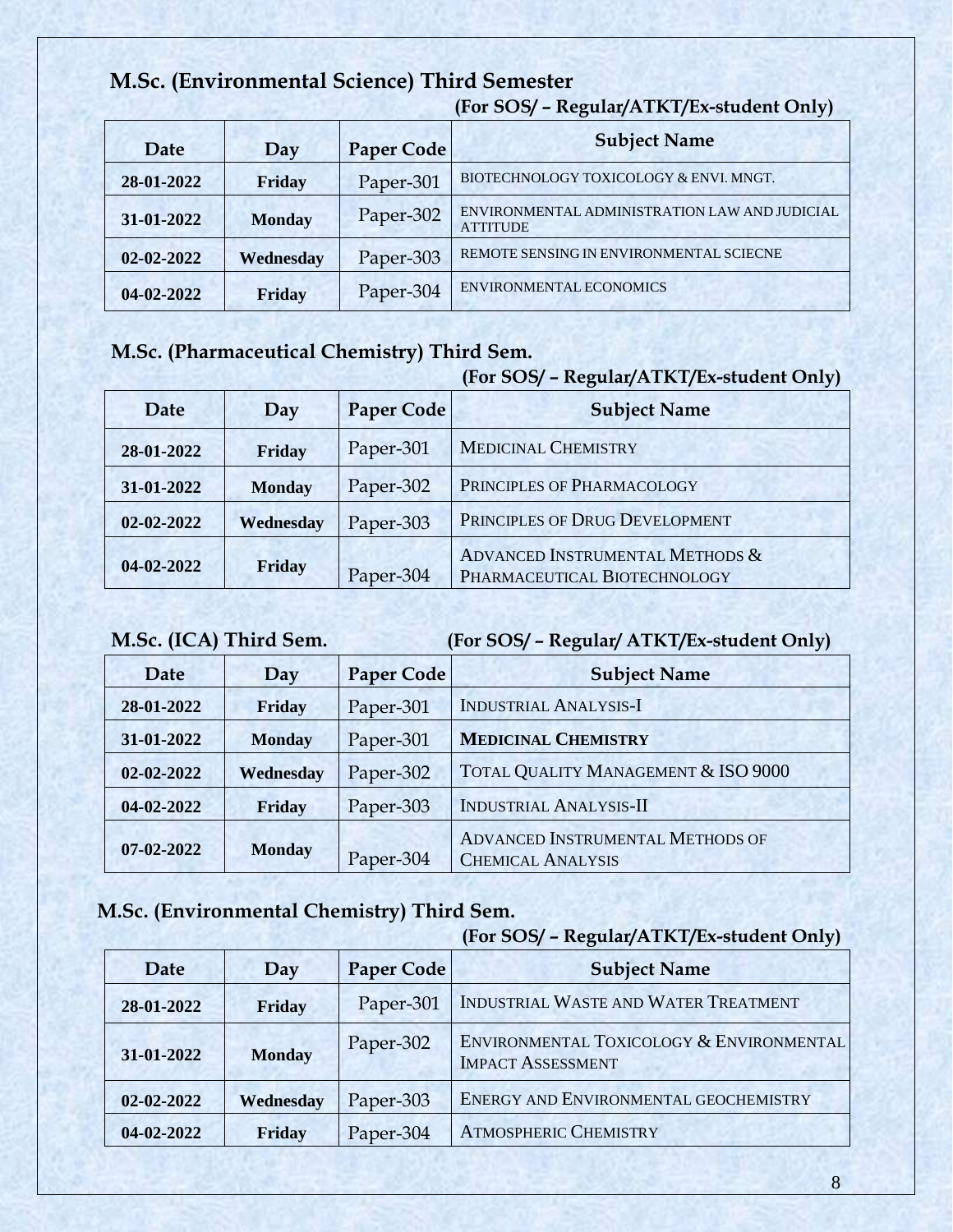### **M.Sc. (Geology) Third Semester**

**(For SOS/ – Regular/ATKT/Ex-student Only)** 

| Date             | Day           | Paper Code |                                                                |
|------------------|---------------|------------|----------------------------------------------------------------|
| 28-01-2022       | Friday        | Paper-301  | ORE GEOLOGY AND MINING GEOLOGY                                 |
| 31-01-2022       | <b>Monday</b> | Paper-302  | <b>INDIAN MINERAL DEPOSITS AND MINERAL</b><br><b>ECONOMICS</b> |
| $02 - 02 - 2022$ | Wednesday     | Paper-303  | MINERAL EXPLORATION AND MINERAL<br><b>BENEFICIATION</b>        |
| $04 - 02 - 2022$ | Friday        | Paper-305  | REMOTE SENSING IN GEOENVIRONMENTAL SCIENCE                     |

# **M.Sc. (Remote Sensing & GIS) Third Semester**

#### **(For SOS/ – Regular/ATKT/Ex-student Only)**

| Date             | Day           | <b>Paper Code</b> | <b>Subject Name</b>                                                       |
|------------------|---------------|-------------------|---------------------------------------------------------------------------|
| 28-01-2022       | Friday        | Paper-301         | <b>REMOTE SENSING IN WATER RESOURCES</b>                                  |
| 31-01-2022       | <b>Monday</b> | Paper-302         | REMOTE SENSING IN AGRICULTURE, SOIL AND LAND<br><b>EVALUATION STUDIES</b> |
| $02 - 02 - 2022$ | Wednesday     | Paper-303         | <b>REMOTE SENSING IN FORESTRY</b>                                         |
| 04-02-2022       | Friday        | Paper-304         | REMOTE SENSING IN MARINE SCIENCES                                         |

### **M.Sc. (Physics) Third Semester**

| Date             | Day           | <b>Paper Code</b> | <b>Subject Name</b>                        |
|------------------|---------------|-------------------|--------------------------------------------|
| 28-01-2022       | Friday        | Paper-301         | <b>QUANTUM MECHANICS AND APPROXIMATION</b> |
| 31-01-2022       | <b>Monday</b> | Paper-302         | ATOMIC PHYSICS AND MOLECULAR SPECTROSCOPY  |
| $02 - 02 - 2022$ | Wednesday     | Paper-303         | CONDENSED MATTER PHYSICS - II              |
| 04-02-2022       |               | Paper-304         | MICROWAVE AND OPTICAL COMMUNICATION        |
|                  | Friday        | Paper-305         | MATERIALS SCIENCE-I                        |
|                  |               | Paper-306         | ASSEMBLY LANGUAGE AND JAVA PROGRAMING      |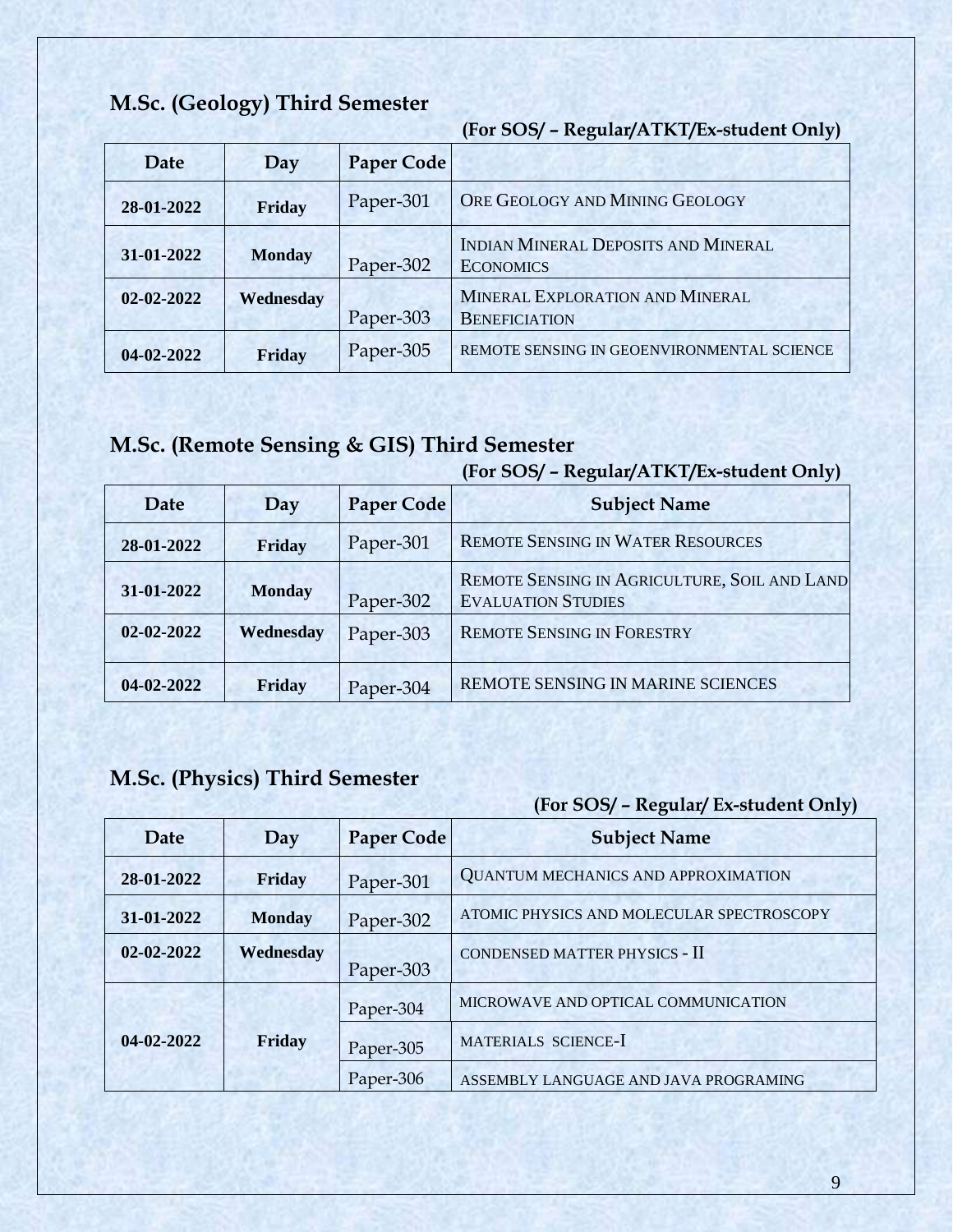### **M.Sc. (Zoology) Third Semester**

**(For SOS/ – Regular/ Ex-student Only)** 

| Date       | Day           | <b>Paper Code</b> | <b>Subject Name</b>                                   |
|------------|---------------|-------------------|-------------------------------------------------------|
| 28-01-2022 | Friday        | Paper-301         | <b>Developmental Biology</b>                          |
| 31-01-2022 | <b>Monday</b> | Paper-302         | Mammalian Physiology and Endocrinology                |
| 02-02-2022 |               | Paper-303 $(A)$   | Fish Reproduction Breeding and Biotechnological Tools |
|            | Wednesday     | Paper- $303(B)$   | <b>Cellular and Molecular Neurobiology</b>            |
|            |               | Paper-303 $(C)$   | General and Molecular Endocrinology                   |
| 04-02-2022 |               | Paper-304 $(A)$   | <b>Fish Physiology</b>                                |
|            | Friday        | Paper-304 $(B)$   | Methods in Molecular Genetic Analysis                 |
|            |               | Paper-304 $(C)$   | <b>Female Reproduction</b>                            |

# **M.Sc. (Biochemistry) Third Semester**

#### **(For SOS/ – Regular/ Ex-student Only)**

| Date             | Day           | <b>Paper Code</b> | <b>Subject Name</b>                              |
|------------------|---------------|-------------------|--------------------------------------------------|
| 28-01-2022       | Friday        | Paper-301         | <b>GENETIC ENGINEERING</b>                       |
| 31-01-2022       | <b>Monday</b> | Paper-302         | <b>PLANT BIOCHEMISTRY</b>                        |
| $02 - 02 - 2022$ | Wednesday     |                   | Paper-303(A) CLINICAL BIOCHEMISTRY AND NUTRITION |
| 04-02-2022       | Friday        | Paper-304         | PHYSIOLOGY AND ENDOCRINOLOGY                     |

### **M.Sc. (Neuroscience) Third Semester**

|                  |               |            | J 1                                 |
|------------------|---------------|------------|-------------------------------------|
| Date             | Day           | Paper Code | <b>Subject Name</b>                 |
| 28-01-2022       | Friday        | Paper-301  | <b>IMMUNOLOGY</b>                   |
| 31-01-2022       | <b>Monday</b> | Paper-302  | <b>SENSORY AND MOTOR SYSTEMS</b>    |
| $02 - 02 - 2022$ | Wednesday     | Paper-303  | <b>REGULATORY SYSTEM</b>            |
| 04-02-2022       | Friday        | Paper-304  | BEHAVIOR AND COGNITIVE NEUROSCIENCE |